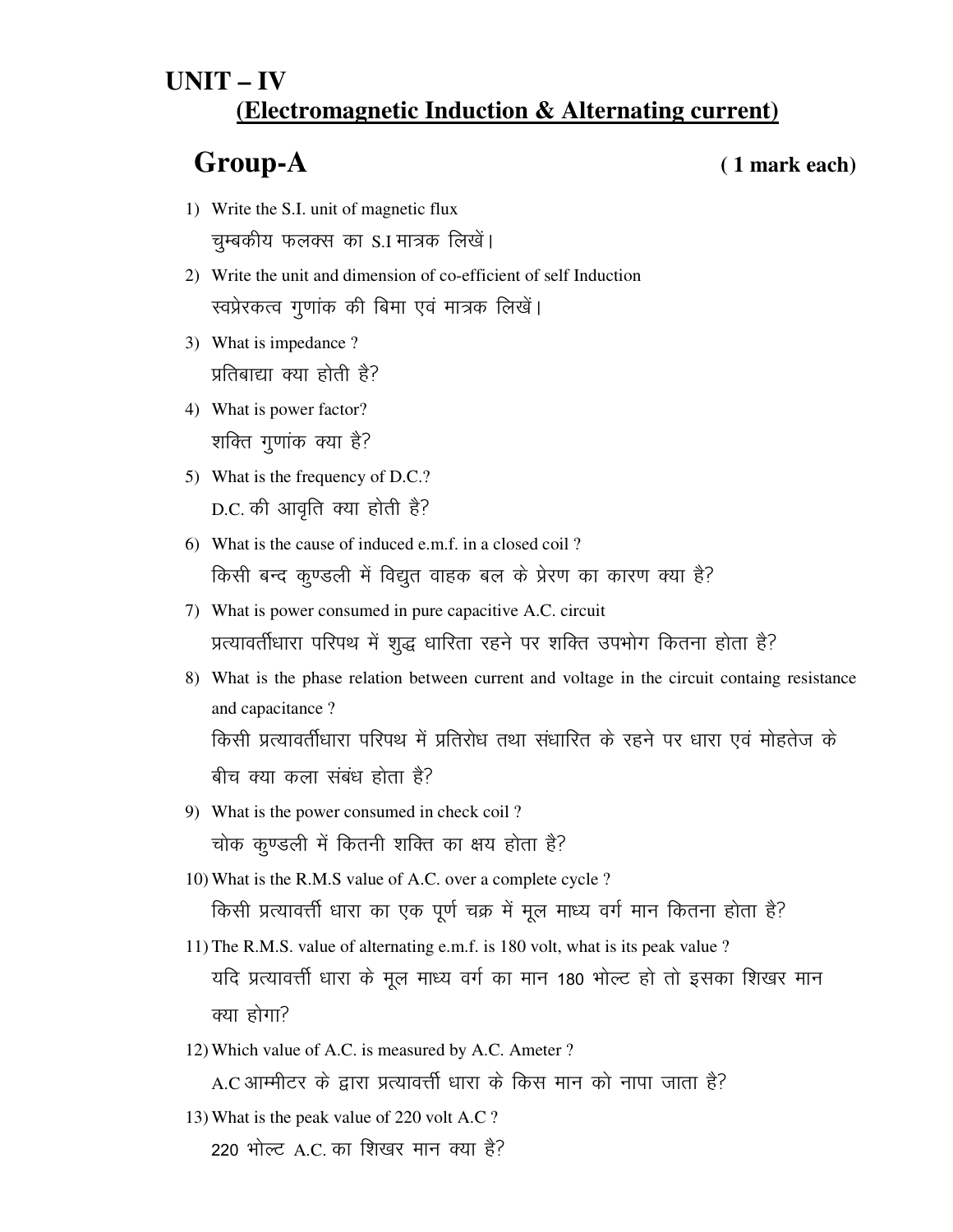- 14) What is the reactance of a capacitor in a D.C. circuit ? D.C परिपथ में धारितीय प्रतिघात कितना होता है?
- 15) What is the unit of reactance?

प्रतिघात का मात्रक क्या है?

- 16) What is the reactance of an Inducter in A.C. circuit? प्रत्यावर्त्ती धारा परिपथ में प्रेरकत्व का प्रतिघात कितना होता है?
- 17) What is the impedance in L.C.R. series circuit at electric resonance? विद्युतीय अनुमान की स्थिति में L-C-R श्रेणी क्रम परिपथ की प्रतिबाधा कितनी होती है?
- 18) What is value of impedance of L-R circuit? L-R परिपथ की प्रतिबाधा कितनी है?
- 19) Write the value of impedance of C-R circuit? C-R परिपथ की प्रतिबाधा कितनी है?
- 20) Write the formula for resonance frequency? अनुनाद आवृति के लिए एक व्यंजक लिखें।

# **Group-B**

### (2 marks each)

- 1) What is eddy current and by which law its direction is determined. भँवर धाराएँ क्या है तथा इनकी दिशा किस नियम से प्राप्त होती है?
- 2) What is the co-efficient of self Induction and write its unit. स्वप्रेरकत्व गुणांक क्या है तथा इसका मात्रक बताएँ।
- 3) What is Mutual Induction and write its unit. अन्योन्टर प्रेरकत्व गुणांक क्या है तथा इसका मात्रक बताएँ।
- 4) State and explain the lenz's law लेन्ज का नियम लिखें और व्याख्या करें।
- 5) State Faraday's laws of electromagnetic Induction. फैराडे के विद्युत चुम्बकीय प्रेरण के नियमों को लिखें।
- 6) How does Lenz's law obey the law of conservation of energy लेन्ज का नियम किस प्रकार उर्जा संरक्षण के नियम के अनुकूल है?
- 7) Define alternating current and write its equation. प्रत्यावर्त्ती धारा को परिभाषित करें तथा इसका समीकरण लिखें।
- 8) Define alternating e.m.f. and write its equation. प्रत्यावर्त्ती विद्युत वाध्क बल की परिभाषा दें तथा इसका समीकरण लिखें।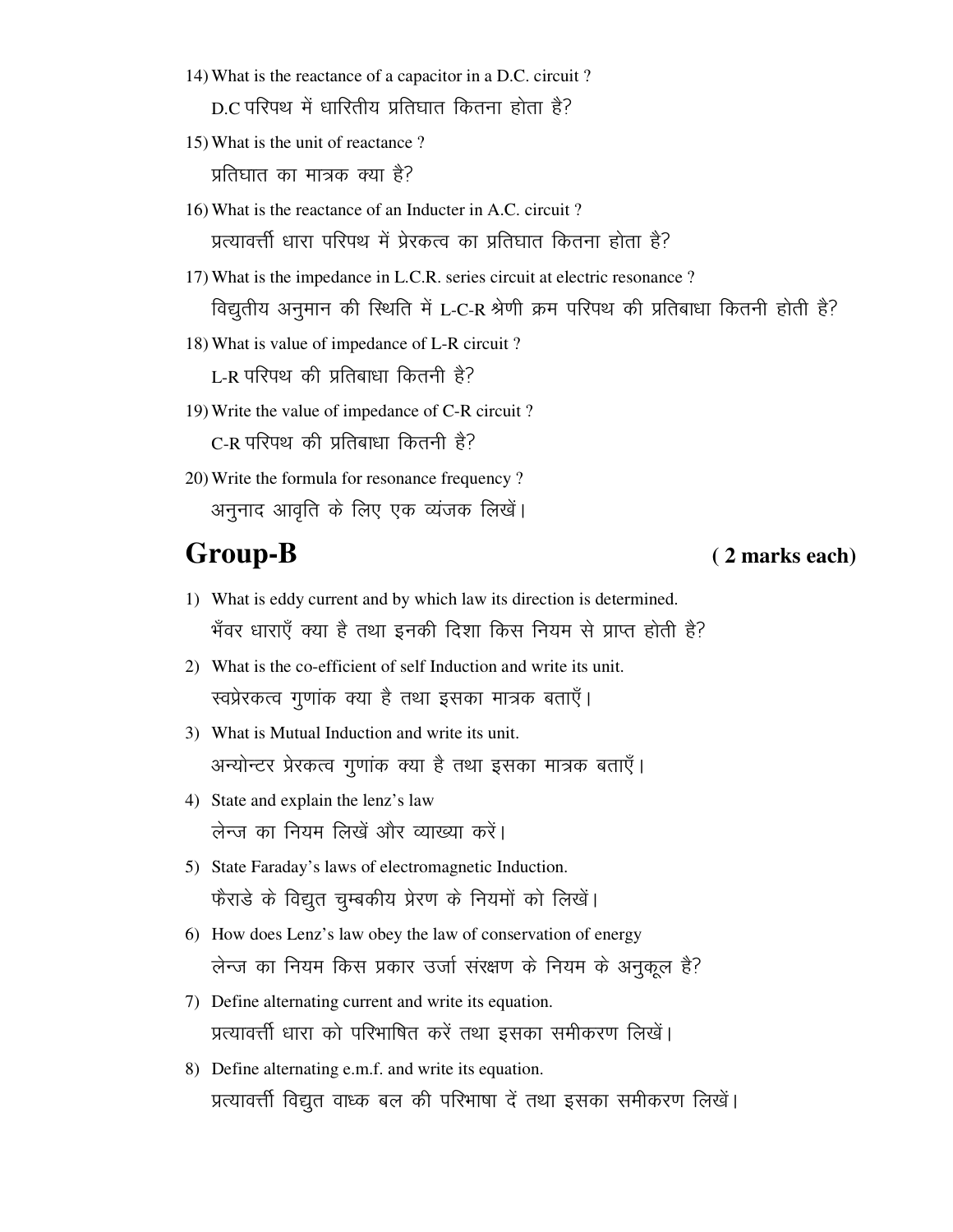- 9) Define peak value of A.C. of Give relation between peak value and virtual value of current. प्रत्यावर्त्ती धारा के शिखर मान की परिभाषा दें तथा धारा के शिखर मान एवं आभासी मान के बीच संबंध का उल्लेख करें।
- 10) Define R.M.S. or virtual value of alternating current. प्रत्यावर्त्ती धारा के मूल माध्यवर्ग मान या आभासी मान की परिभाषा दें।
- 11) What is wattle's current ? वाटहीन धारा क्या होती है?
- 12) Write the principle of A.C. Generator. प्रत्यावर्त्ती धारा जनित्र के सिद्धान्त का उल्लेख करें।
- 13) On which principle the working of a transformer is based ? ट्रान्सफॅार्मर की क्रिया विधि किस सिद्धान्त पर आधारित है?
- 14) What is chock coil and why it is used in A.C. circuit ? चोक कण्डली क्या है तथा प्रत्यावर्त्ती धारा परिपथ में इसका क्या उपयोग है?
- 15) Write the condition for resonance in L.C.R. circuit. किसी L.C.R. परिपथ में अनुवाद के लिए क्या प्रतिबन्ध है?

### Group-C **C** (3 marks each)

- 1) Show mathematically the average value of alternating current is zero in a complete cycle. गणितीय विधि से दिखाएँ कि एक पूर्ण चक्र में प्रत्यावर्त्ती धारा का औसत मान शून्य होता है ।
- 2) Find the expression for impedance of L-R circuit. L.R. परिपथ की प्रतिबाधा की गणना करें।
- 3) Find expression for impedance of L.C.R. circuit. L-C-R परिपथ की प्रतिबाधा के लिए व्यंजक प्राप्त करें।
- 4) Find the co-efficient of self-induction for a solenoid. किसी परिनालिका के लिए स्वप्रेरकत्व गुणांक का मान ज्ञात करें।
- 5) Discuss losses in a transformer. किसी ट्रान्सफॉर्मर में होने वाले उर्जा क्षय की चर्चा करें।
- 6) Define at least two difference between A.C. and D.C. A.C और D.C में दो अन्तर बताएँ।
- 7) What is power factor ? Calculate power factor for a pure inductive or capacitive A.C. Circuit.

शक्ति गुणांक क्या है? प्रत्यावत्तीधारा परिपथ में शुद्ध संचारित अथवा शुद्ध प्रेरकत्व रहने पर शक्ति गुणांक का मान प्राप्त करें।